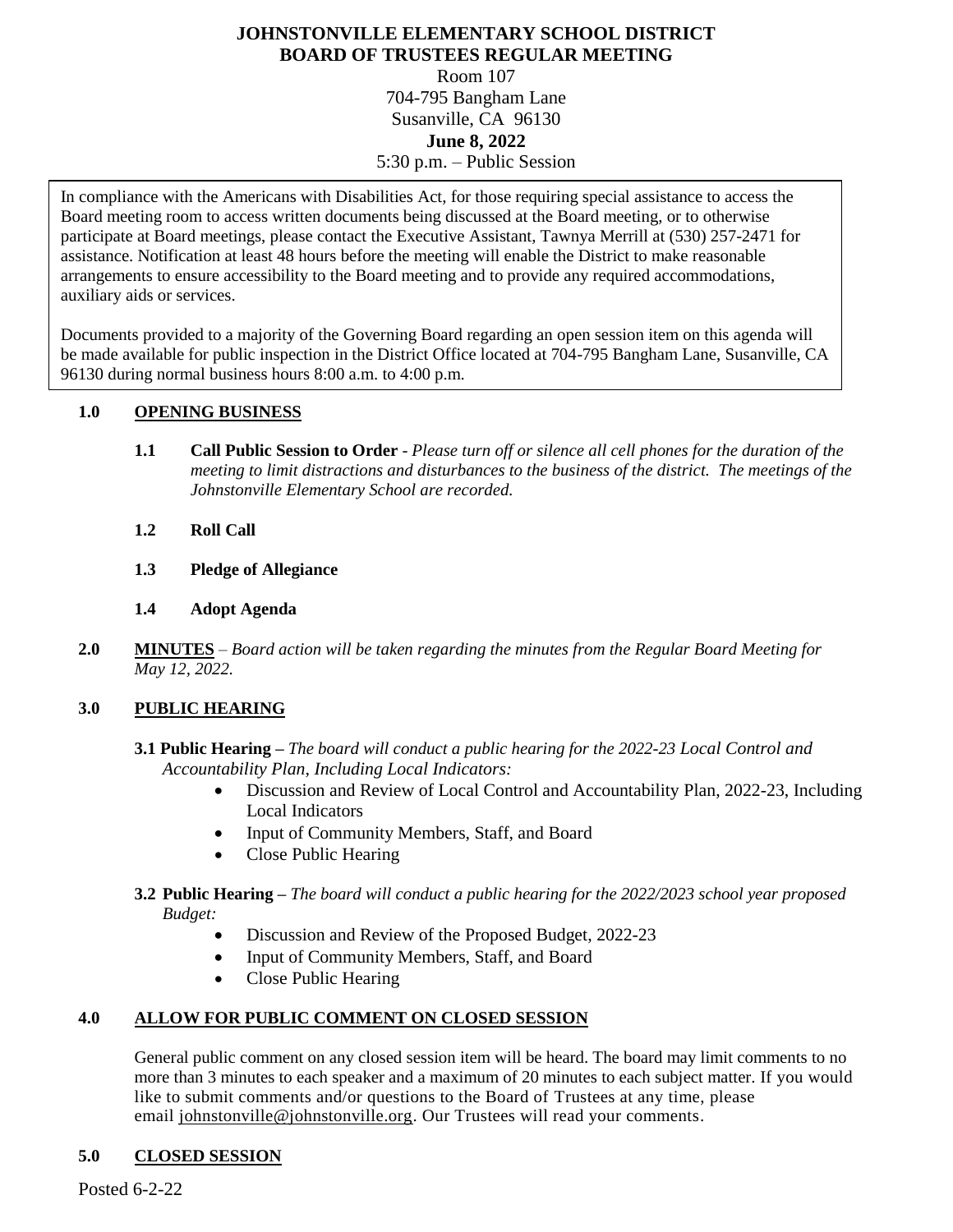#### **5.1 Adjourn to Closed Session**

- **5.1.1 Public Employee Appointment** *(Pursuant to Government Code Section 54957 and 54957 (a) to consider assignment, appointment, employment, dismissal, release, and evaluation of performance of public employees;)*
- **5.1.2 Collective Bargaining –** *The board may meet in closed session to discuss collective bargaining for Johnstonville Teachers Association (JTA) and California School Employee Association (CSEA). Pursuant to Government Code 54957.6, meet with lead negotiator, Scott Smith, on collective bargaining issues with represented employee groups.*

## **6.0 RECONVENE IN OPEN SESSION**

**6.1 Report Action Taken in Closed Session**

## **7.0 COMMUNICATIONS – INFORMATION**

#### 7**.1 Reports and Presentations:**

*Routine status reports regarding school activities, meeting schedules, conferences attended, suggestions for future Board consideration and recent developments from: [Groups such as Staff, Unions, JSCA, Community Partners, etc.]*

- **7.1.1 Board Members' Reports**
- **7.1.2 Superintendent Report**
- **7.1.3 Johnstonville Teachers Association (JTA) Certificated Union's Report**
- **7.1.4 California School Employee Association (CSEA) Classified Union's Report**
- **7.1.5 Johnstonville School Community Association (JSCA) Report**
- **7.1.6 Student Council Report**
- **7.2 Lassen County Office of Education** Received a copy of the Johnstonville Elementary School District Expanded Learning Opportunities Grant (ELOG) Plan.

# **8.0 PUBLIC COMMENT PERIOD**

Public comment on any item of interest to the public that is within the Board's jurisdiction will be heard. The Board may limit comments to no more than three (3) minutes per speaker and a maximum of twenty (20) minutes per subject pursuant to Board Policy. Public comment will also be allowed on each specific agenda item prior to Board action thereon. If you would like to submit comments and/or questions to the Board of Trustees at any time, please email [johnstonville@johnstonville.org.](mailto:johnstonville@johnstonville.org) Our Trustees will read your comments.

# **9.0 CONSENT AGENDA - ACTION**

Items under the Consent Calendar are considered to be routine and are acted on by the Board of Trustees in one motion. There is no discussion of these items before the Board vote unless a member of the Board, staff, or public requests specific items be discussed and/or removed from the Consent Calendar. It is understood that the Administration recommends approval on all Consent Items. Each item on the Consent Calendar approved by the Board of Trustees shall be deemed to have been considered in full and adopted as recommended.

**9.1 Routine Business Transactions** annual renewal of programs, bids, agreements, notices of public hearings and proclamations.